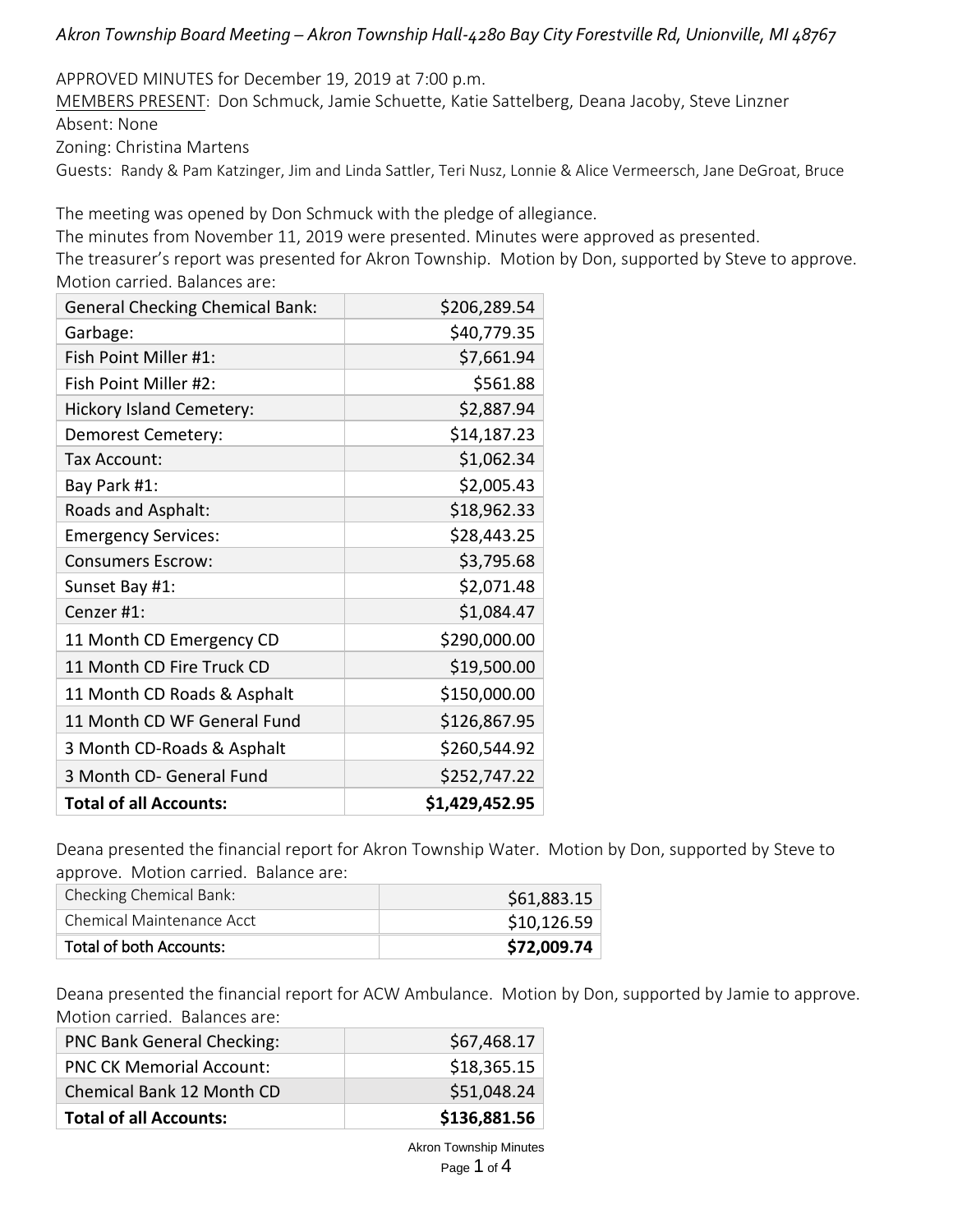*Township payable* totaling \$20,498.77 and payroll totaling \$7,833.54 were presented by Jamie to be paid. Motion by Don to approve payable and payroll supported by Katie. Motion carried.

November updates payable was presented, \$300 to Summit Companies, \$4.59 to Country Connect. Motion by Don Supported by Deana to approve updated November payables. Motion Carried

*Water Payable* No payable for this month.

*ACW Ambulance payables* totaling \$3,288.95 and payroll totaling \$8,320.69 were presented by Jamie to be paid. Motion by Don supported by Steve to pay payable. Motion carried

# Planning Commission:

• Next meeting is Jan 7, 2019 at 4pm.

# Schuette Report:

• Received a PA 116 Application. Motion by Jamie Supported by Deana to accept PA 116 Application for Vermeersch, Troy R for 40 acre Property 79-001-008-000-1400-02. Roll Call: AYE: Schmuck, Jacoby, Linzner, Sattelberg, and Schuette. Nay:0 Motion Passed

# Jacoby Report:

- Presented the meeting dates for 2020. Motion by Don; Supported by Steve to accept the following meeting dates. Motion passed
	- o Jan 16, Feb 20, March 19, April 16, May 21, June 18, July 16, Aug 20, Sept 17, Oct 15, Nov 11, Dec 17, 2020

# Board Report:

• Bay County increased wholesale price of water and suggested that Akron Township increase water rate to maintain maintenance account. Motion by Steve supported by Don to pass resolution 2019-3.

#### **AKRON TOWNSHIP RESOLUTION ESTABLISHING WATER RATES 2019-3 RESOLUTION**

 WHEREAS, by Resolution 2019-3 adopted by the Akron Township Board on December 19, 2019 Akron Township established water rates and related fees; and

WHEREAS, Akron Township Board has received a wholesale rate increase from Bay Co Dept of water and has concluded that rate increases as set forth herein are necessary to finance needed infrastructure maintenance. As stated in **Sec. 4. Fees, Rates, and Charges**

B. *Establishment of Fees, Rates and Charges. ……"*

"*The fees and/or charges set will be sufficient to provide for*

*the payment of the expenses of administration, operation, and maintenance of the System as are necessary to preserve the system in good repair and working order, and the creation of a reserve required, and to pay the obligations of the Township to DWS pursuant to the terms of the Water Purchase and Management Contract dated April 16, 2014."*

The currents water rates do not meet the above requirements.

 NOW, THEREFORE, BE IT RESOLVED BY THE AKRON BOARD to update the following sections of the AKRON TOWNSHIP WATER SYSTEM ORDINANCE

### **Sec. 4. Fees, Rates, and Charges**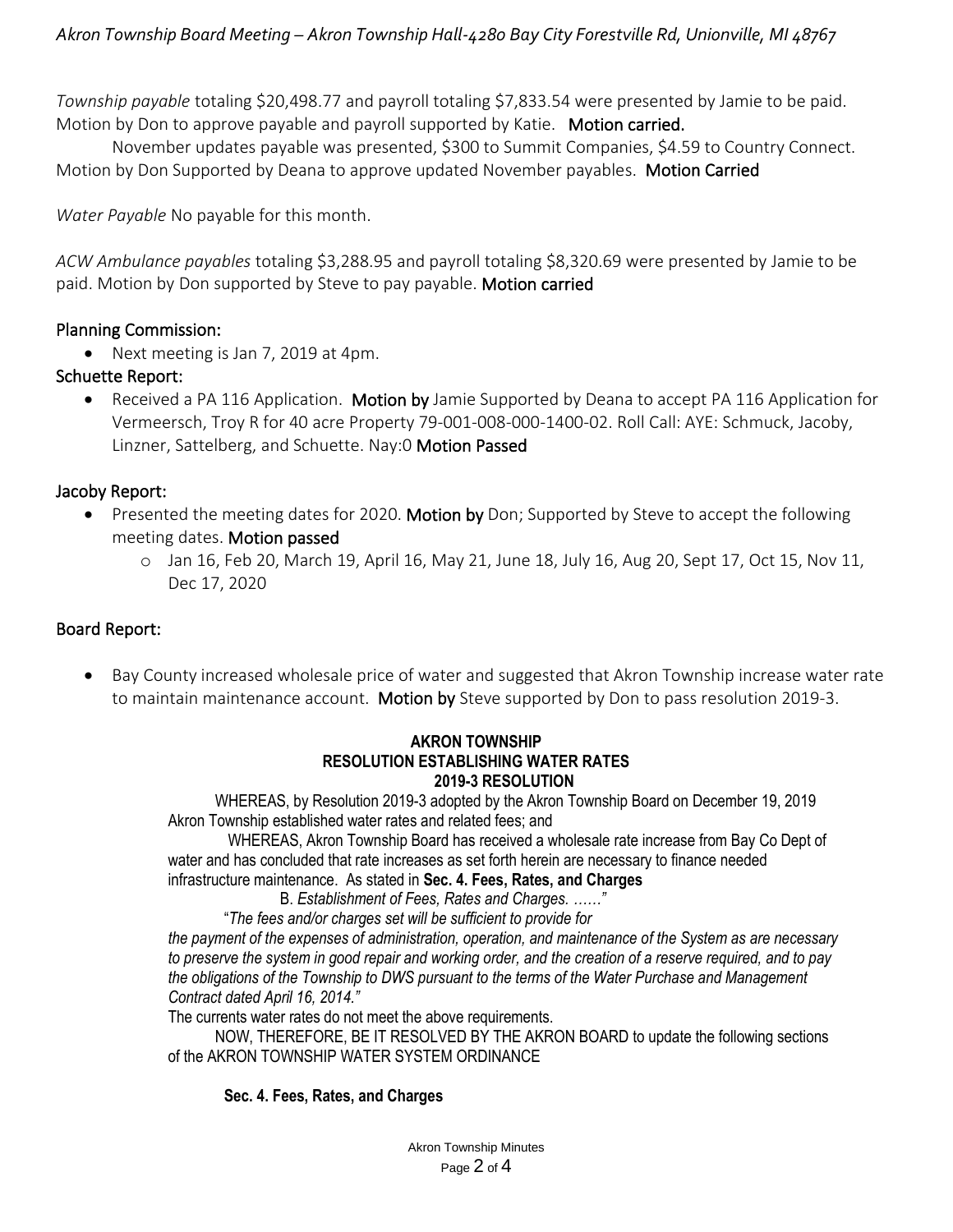# *Akron Township Board Meeting – Akron Township Hall-4280 Bay City Forestville Rd, Unionville, MI 48767*

D. *Commodity Charge.* In addition to the Base Charge, there shall be a Commodity Charge calculated based upon the Customer's metered water consumption due each quarter**. - INCREASE \$.15/ccf. Rate change from \$7.25/ccf to \$7.40/ccf. The quarter for the increase would start the 1st Quarter Billing in 2020.**

### **Clerk's Certification**

 I hereby certify this Ordinance was adopted by the Akron Township Board at a regular meeting held on December 19, 2019, motioned by Jamie Schuette Support by Don Schmuck and that the vote was as follows:

FOR: Steve Linzner, Don Schmuck, Deana Jacoby, Jamie Schuette and Kathryn Sattelberg

- Thomas Water expansion update Still waiting for Bay County to meet and give an answer on expansion.
- Concern citizen address the Board about .15 mile of Thomas road. Ask board to review road for maintenance in 2020 since it was last maintained in 2004. After discussion Board will submit a supplemental quote to the county to get a quote and then will review budget and cost. Motion by Steve Supported by Deana to submit supplemental road work quote to the county office. Motion carried.
- County Drain Commission wants to maintain and repair Satow Drain. Motion by Don Supported by Jamie to approve Resolution. Motion Carried

#### **RESOLUTION PERMITTING MAINTENANCE AND REPAIRS COUNTY OF TUSCOLA**

#### **SATOW DRAIN - AKRON TOWNSHIP 2019-4**

At a regular meeting of the Township Board of Akron Township, Tuscola County, Michigan (thereinafter called the Board), duly called and held on the 19 day of December, 2019, the following members were present:

| Supervisor | Donald R. Schmuck | Trustee | <b>Steve Linzner</b> |                    |
|------------|-------------------|---------|----------------------|--------------------|
| Clerk      | Jamie Schuette    |         | Trustee              | Kathryn Sattelberg |
| Treasurer  | Deana Jacoby      |         |                      |                    |

Constituting a quorum being present, the following resolution and preamble was adopted.

WHEREAS, I, Robert J. Mantey, Drain Commissioner for the County of Tuscola, under the provisions of P.A. 40 of 1956 as amended, have caused an inspection of the Satow Drain in Section 2, Akron Township, and

WHEREAS, I have determined that it is necessary for repairs and maintenance of said drain to re-establish sections of the drain to original grade and bottom width. Proposed work is to take place on the entire length of said drain in Section 2, Akron Township. A distance of approximately 0.86 mile or 4,541 feet or 275 roods, or as deemed necessary, following the original route and course of said drain, and, as provided in Section 196 of Chapter 8 of the Michigan Drain Code, Public Act 40 of 1956, as amended.

WHEREAS, the purpose of the maintenance is to restore and maintain the general operation of the drain and the cost of the work required in re-establishing the above described portions of the drain to original grade and bottom width, remove vegetation and debris, cleanout farm crossing bridges and culverts, repair slopes, cleanout road crossing culverts and bridges and grade-out and repair established county side drains of said drain may cost in excess of in any one year \$5,000.00 per mile or fraction of mile, as provided in Section 280.196 of Chapter 8 of the Michigan Drain Code, Public Act 40 of 1956, as amended.

WHEREAS, the drain has a total distance of approximately 0.86 miles, with the proposed maintenance excavation work to be performed over a period of one year beginning in 2019 and ending in 2020, or as deemed necessary by the Tuscola County Drain Commissioner, and furthermore, the assessment of the project is to be spread over a time span deemed by the Tuscola County Drain Commissioner.

NOW, THEREFORE BE IT RESOLVED; That the Township Board of Akron Township does hereby approve the expenditure of more than \$5,000.00 per mile by said Drain Commissioner of the County of Tuscola for the purpose of re-establishing the above described portions of the drain to original grade and bottom width, remove vegetation and debris, cleanout farm crossing bridges and culverts, repair slopes, cleanout road crossing culverts and bridges and grade-out and repair established county side drains of the Satow Drain in Akron Township.